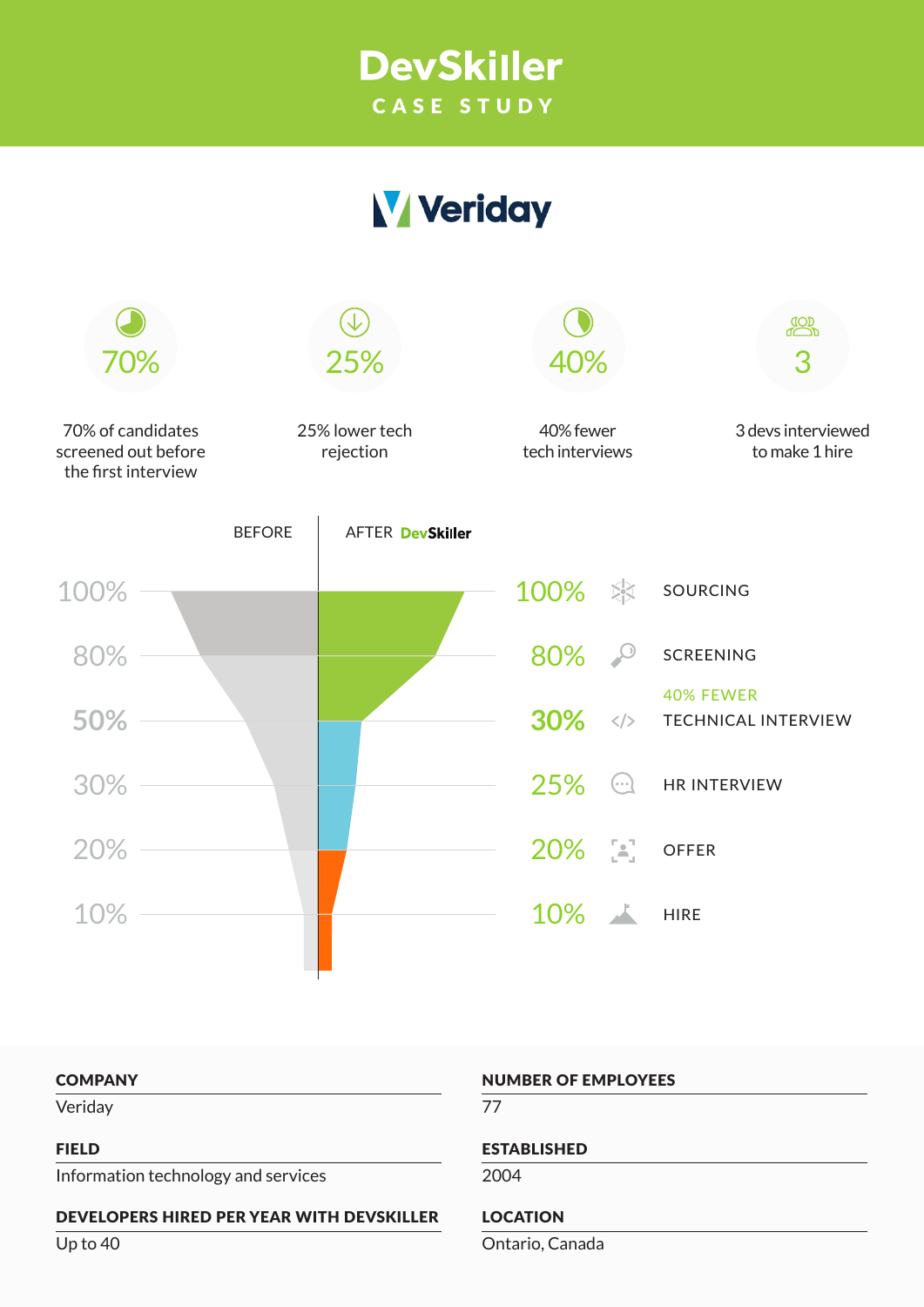Veriday is a customer engagement and financial services technology (fin-tech) company specializing in products and solutions that transform customer experiences.

Veriday hires approximately 40 developers annually. All of their candidates go through DevSkiller technical screening to ensure consistently good hiring results.

## TECH SKILLS THEY VALUE



## CHALLENGES

Before introducing DevSkiller, the technical hiring process at Veriday looked as follows:



"The test we used was developed by our internal technical team. We used to send it over the email and the candidates would complete it and submit it back to us. The evaluation of the test was quite tricky and subjective," says Sabu Pappu, Talent Acquisition Lead at Veriday.

The biggest problem they had was wasting time and resources on interviewing weak candidates. These candidates only passed onto the interview stage because the screening process was not covering any technical skills. This created unnecessary bottlenecks and kept Veriday's internal developers busy with interviews with candidates who didn't have the skills required to do the job.

## RESULTS

After implementing DevSkiller, Veriday was able to reduce the manual intervention required to send and assess the technical test. They were also able to reduce their tech rejection by 25%.



Their developer hiring process now goes as follows: